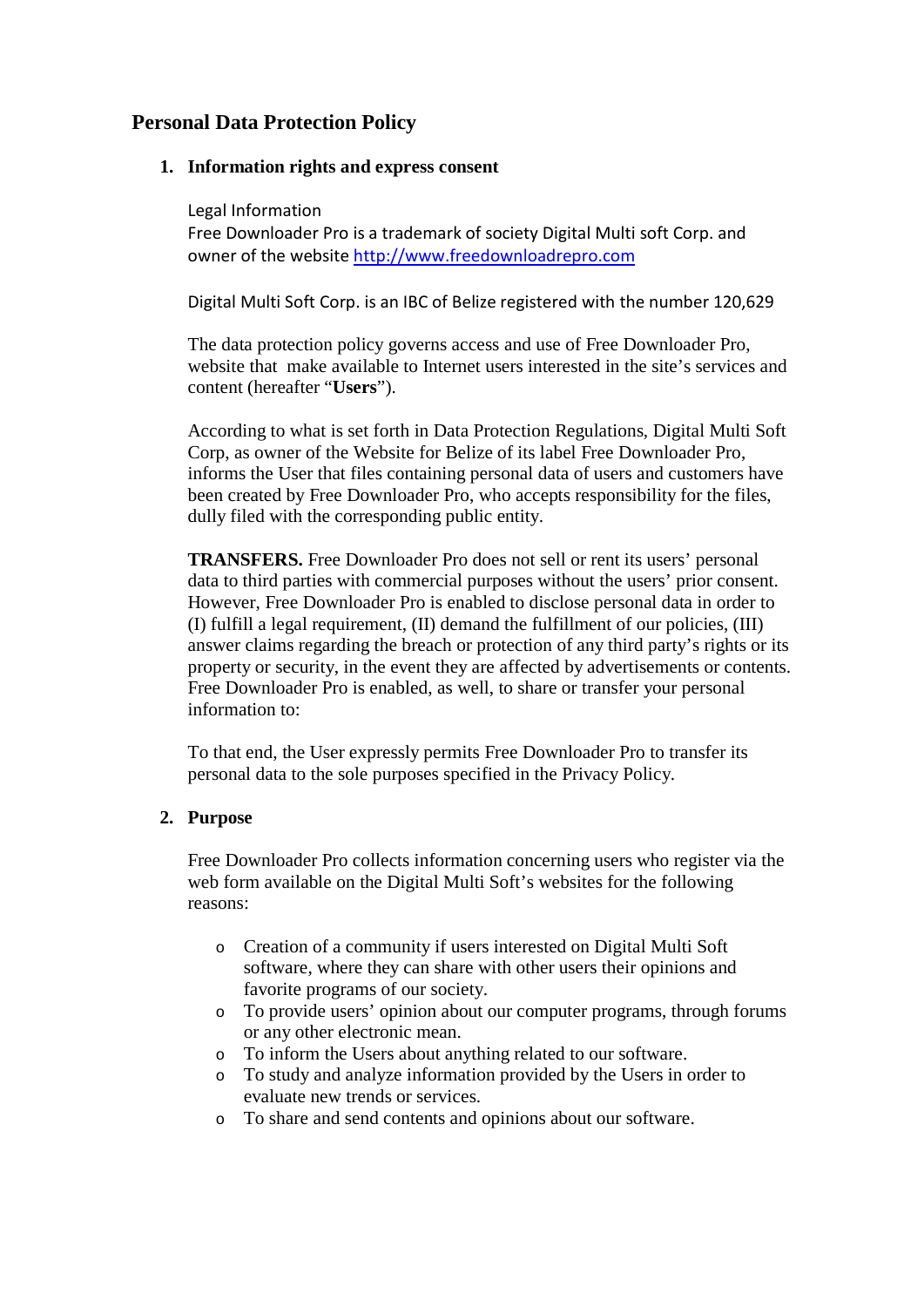# **3. Mandatory or optional nature of the information provided by the User and reliability of the information**

The User must complete the fields specified with an asterisk (\*) in the registration form, as they are strictly necessary to respond to its request. The filling of the other fields is voluntary.

The User guarantees that the personal information provided is true and agrees to inform Free Downloader Pro of any changes to the same.

The User guarantees that the personal information provided is exact and up to date and reflects the User's current status. The User is responsible for keeping his or her information up to date at all times. The User is responsible for any mistake or error in the data provided, and shall be liable for any damage deriving from said errors, as regards Free Downloader Pro or third parties, by virtue of using Free Downloader Pro services.

## **4. Privacy Control**

The User, through his or her personal menu, will be allowed to choose and modify the desired privacy level regarding the personal data provided to Free Downloader Pro. To that end, the User shall choose one of the following profiles, according to his or her interest:

## **5. User Consent**

By filling of the form and sending his or her personal data, the User declares to have read and expressly accepted the legal terms, and grants his or her consent to the automated handling of his or her details, according with the purposes being informed and services provided by Free Downloader Pro.

Moreover, the User expressly consents that his or her opinions and the contents provided by him or her are handled by Free Downloader Pro to the indicated purposes.

## **6. Information provided by minors**

Users older than fourteen years old are able to register into Free Downloader Pro website without their parents' or tutors' prior consent.

In the event the User is a minor under fourteen, their parents' or tutors' prior consent is required for the handling of the minor's personal data.

The minor will be never asked about other members of the family's professional or economical situation, nor their privacy.

**If you are a minor under fourteen and you have acceded to this Website without letting your parents know, please do not register as a User.**

## **7. Electronic communications**